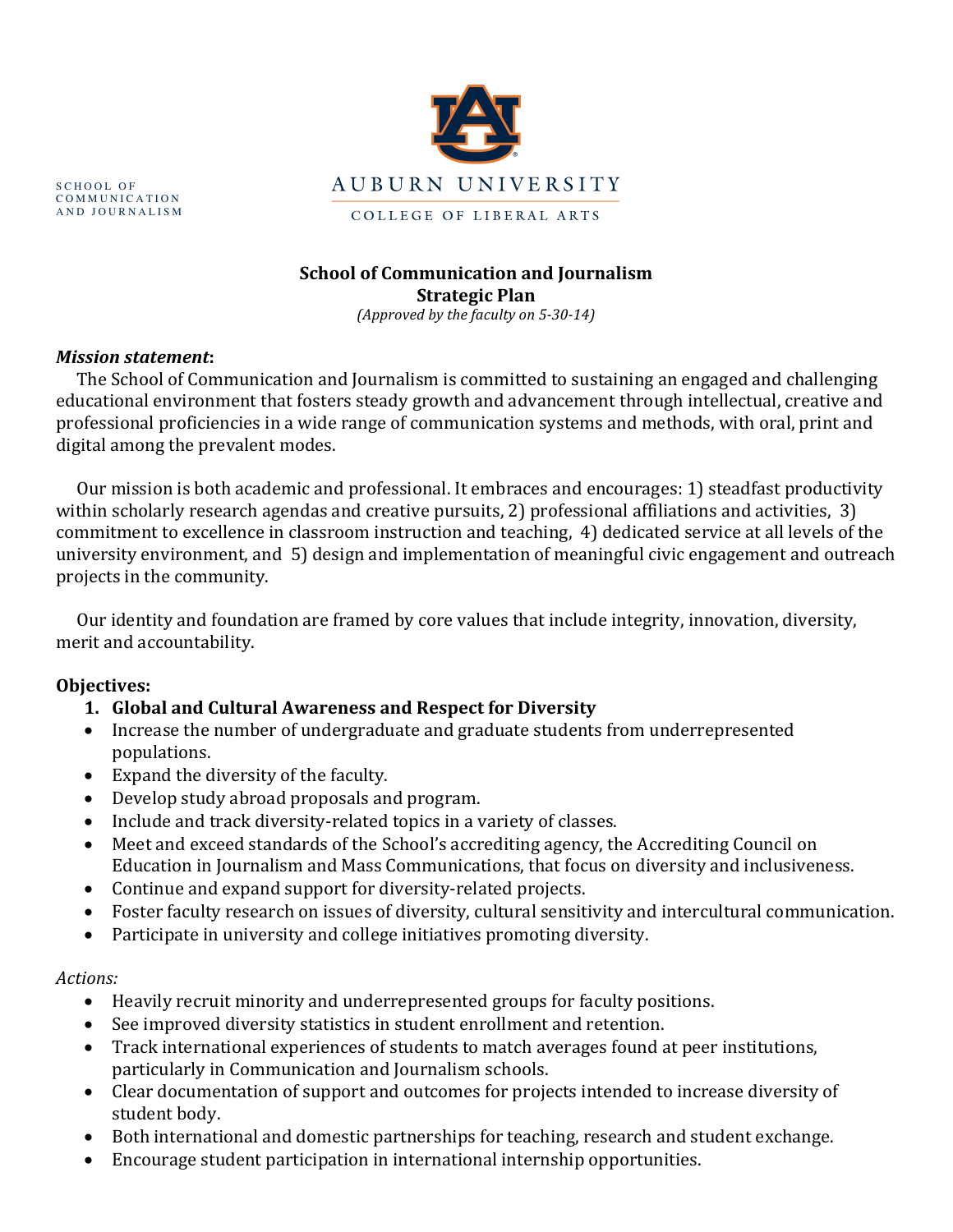# **2. Emphasize Innovation and Excellence in Instruction and Curriculum**

- Maintain our key role in providing excellent teaching in core curriculum courses while preparing our own majors for the challenges of a global economy with an emphasis on creative and critical thinking at all levels.
- Embody and promote high ethical standards that meet or exceed the standards of the School's accrediting agency, the Accrediting Council on Education in Journalism and Mass Communications, that focus on ethics in curriculum, instruction and professionalism.
- Multimedia curricular advances that focus on strengthening students' skills in visual, written and oral communication.
- Faculty will adjust curricula in keeping with trends in media professions and incorporate appropriate digital and social media skills into courses.
- Provide courses that help students train in communication competencies such as public speaking, interpersonal skills, teamwork, interviewing, writing skills and leadership.
- Help students become more discriminating and critical consumers of media and culture by providing courses that emphasize criticism, cultural literacy and interactional awareness.
- Emphasize critical and/or creative thinking and effective communication in all graduate courses.
- Examine opportunities associated with distance education.
- Feature civic engagement as a topic of discussion in a range of classes.
- Support courses that allow students to learn more about being responsible citizens and/or the opportunity to learn while contributing to the community.
- Provide outlet for student work connected to civic engagement.
- Manage enrollment in courses and in the majors to provide the most advantageous educational experience possible.
- Encourage student majors to take advantage of the advising opportunities offered by the School adviser and faculty members.

# *Actions*:

- Annual review of curriculum in all programs by the program's faculty.
- Promote the newly approved Visual Media track and renamed Media Studies program.
- Seek interdisciplinary opportunities within the School and with other departments on campus.
- Maximize opportunities with Raycom Media partnership in all four programs in the School.
- Recruit guest speakers for courses in all four of the School's programs.
- Participate in university and college initiatives toward promoting links between the faculty and the community.
- Acquire, develop, and maintain current audio, video, and multimedia facilities that will provide high quality, hands-on training for our students.
- Enhance course offerings in digital media and visual communication.
- Offer courses that include community and/or service learning projects components, such as courses in the Civic Engagement minor.
- Provide opportunities to support student-produced multimedia projects and provide outlets for student work.
- Regularly solicit student feedback through Qualitrix surveys
- Monitor courses in all curricula to ensure that they prepare graduates for cutting edge careers in the field.